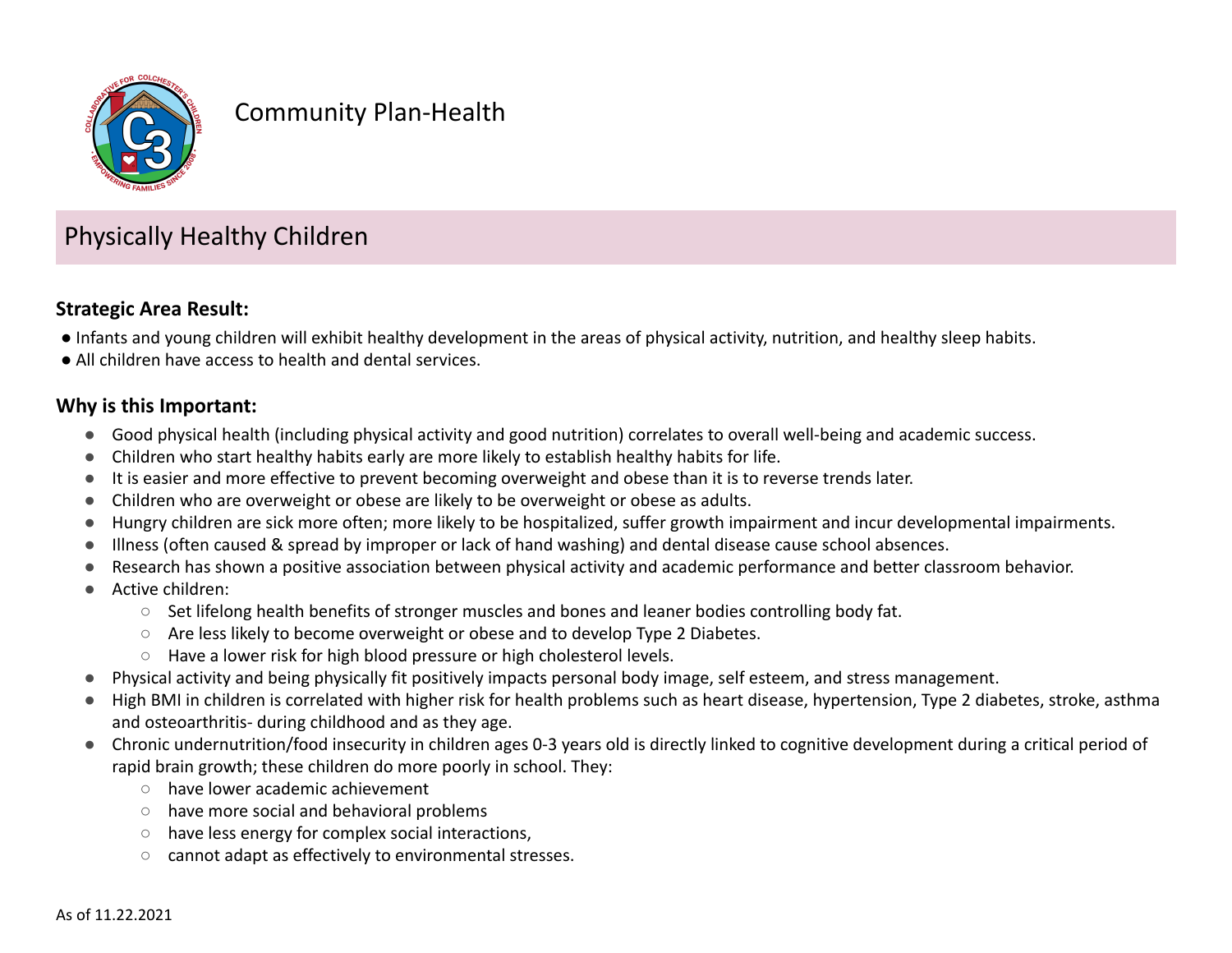#### **What works:**

- Children should initiate breastfeeding within the first hour of birth and be exclusively breastfed for the first 6 months of life meaning no other foods or liquids are provided, including water. From the age of 6 months, children should begin eating safe and adequate complementary foods while continuing to breastfeed for up to 2 years and beyond. WHO.
- Eliminate food deserts by providing opportunities for families to purchase healthy foods and beverages that are culturally appropriate in their community.
- Follow a healthy diet.
	- o Eat sufficient fruits and vegetables.
	- o Minimize consumption of sugar, including sugar-sweetened beverages for children 0-5
- Improve access to healthy choices in schools and childcare environments.
- Create and sustain policies that help all children maintain a healthy weight
- Make physical activity a part of the everyday experience for children.
- Increase physical activity before, during, and after school.
- Follow national recommendations for physical activity.
	- o 2 to 3 years old: 30 minutes of adult-led structure physical activity and at least 60 minutes of unstructured physical activity (free play); not inactive for more than 1 hour at a time (except for sleeping) NASPE.
	- o Ages 6-15: 1 hour of moderate to vigorous physical activity every day.
- Affordable and well-run before & after care school programs with programming that is mindful of the health and well-being of school aged children.

# **Current Conditions: TBD**

## **Strategies:**

- Encourage participation in SNAP and WIC for those who are eligible.
- Provide ongoing consistent information on physical activity, fitness, related community events, & activities basis via Social Media (Facebook, Twitter, email) & C3 Website.
- Promote physical activity at home and in school.
- Explore ways to get children motivated to partake in physical activity.
- Promote health insurance enrollment periods and processes/connect families to enrollment assistance